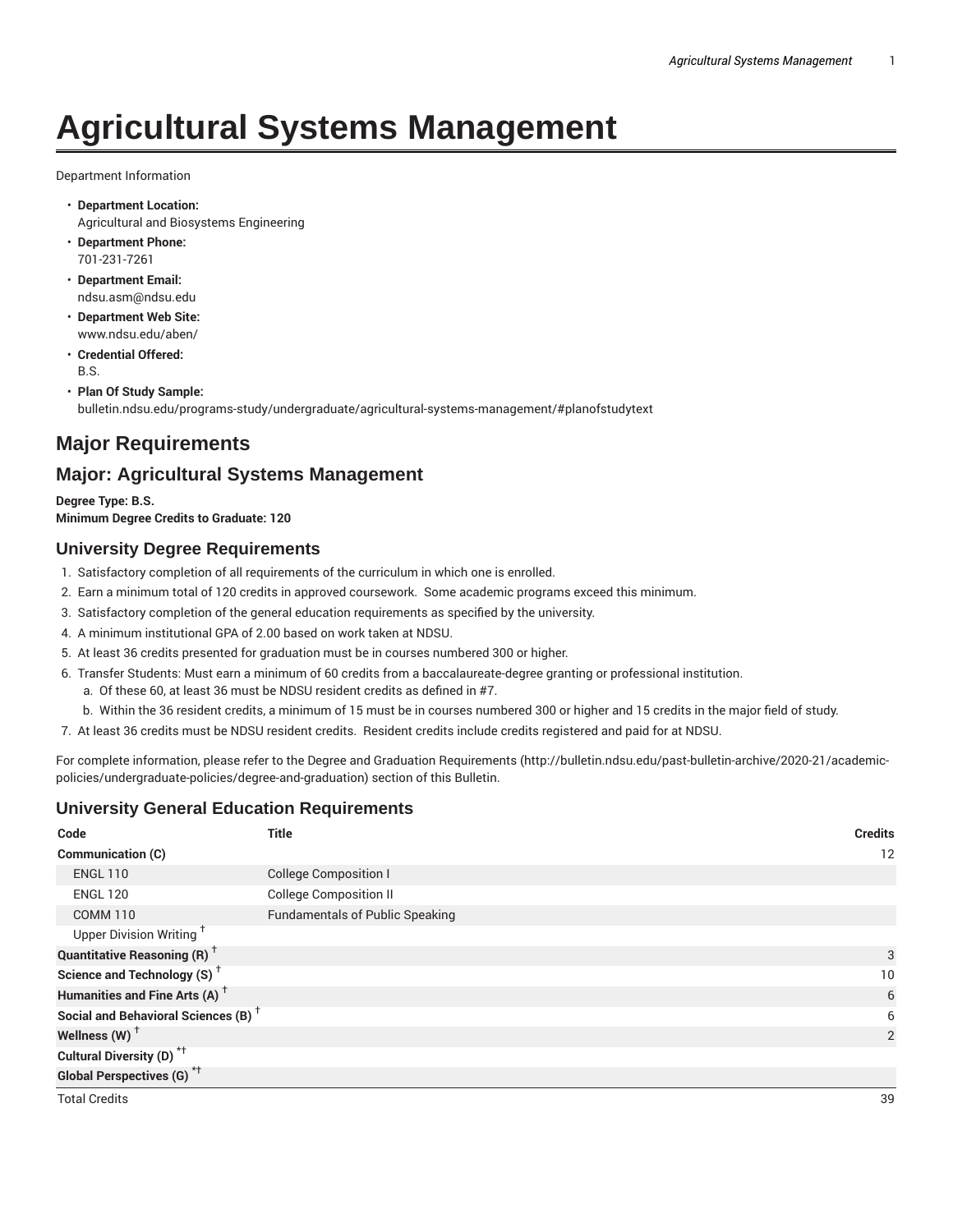- \* May be satisfied by completing courses in another General Education category.
- † General education courses may be used to satisfy requirements for both general education and the major, minor, and program emphases, where applicable. Students should carefully review major requirements to determine if specific courses can also satisfy these general education categories.
- A list of university approved general education courses and administrative policies are available here (http://bulletin.ndsu.edu/past-bulletinarchive/2020-21/academic-policies/undergraduate-policies/general-education/#genedcoursestext).

#### **ASM Major Requirements**

Students must maintain a 2.25 GPA in ASM prefix courses.

| Code                                                     | <b>Title</b>                                                                                                                                        | <b>Credits</b>            |
|----------------------------------------------------------|-----------------------------------------------------------------------------------------------------------------------------------------------------|---------------------------|
| <b>Agricultural Systems Management Core Requirements</b> |                                                                                                                                                     |                           |
| <b>ASM 115</b>                                           | Fundamentals of Agricultural Systems Management (Students transferring in or changing major to ASM<br>with 32+ credits do not need to take ASM 115) | 3                         |
| <b>ASM 125</b>                                           | Fabrication & Construction Technology (Students transferring in or changing major to ASM with 32+<br>credits do not need to take ASM 125)           | 3                         |
| <b>ASM 225</b>                                           | Computer Applications in Agricultural Systems Management                                                                                            | 3                         |
| <b>ASM 264</b>                                           | Natural Resource Management Systems                                                                                                                 | 3                         |
| <b>ASM 264L</b>                                          | Natural Resource Management Systems Laboratory                                                                                                      | $\mathbf{1}$              |
| <b>ASM 323</b>                                           | Post-Harvest Technology                                                                                                                             | 3                         |
| <b>ASM 354</b>                                           | <b>Electricity and Electronic Applications</b>                                                                                                      | $\ensuremath{\mathsf{3}}$ |
| <b>ASM 373</b>                                           | <b>Tractors &amp; Power Units</b>                                                                                                                   | 3                         |
| <b>ASM 374</b>                                           | <b>Power Units Laboratory</b>                                                                                                                       | $\mathbf{1}$              |
| <b>ASM 378</b>                                           | Machinery Principles and Management                                                                                                                 | 3                         |
| <b>ASM 429</b>                                           | <b>Hydraulic Power Principles and Applications</b>                                                                                                  | 3                         |
| <b>ASM 475</b>                                           | Management of Agricultural Systems (Capstone Course)                                                                                                | $\overline{2}$            |
| <b>ASM 496</b>                                           | Field Experience (Expo)                                                                                                                             | $\mathbf{1}$              |
| <b>Supporting Courses</b>                                |                                                                                                                                                     |                           |
| <b>CHEM 121</b>                                          | General Chemistry I (May satisfy general education category S)                                                                                      | 3                         |
| <b>CHEM 122</b>                                          | General Chemistry II (May satisfy general education category S)                                                                                     | 3                         |
| <b>CSCI 114</b>                                          | Microcomputer Packages (May satisfy general education category S)                                                                                   | 3                         |
| or MIS 116                                               | <b>Business Use of Computers</b>                                                                                                                    |                           |
| <b>ECON 201</b>                                          | Principles of Microeconomics (May satisfy general education category B)                                                                             | 3                         |
| <b>ECON 202</b>                                          | Principles of Macroeconomics (May satisfy general education category B)                                                                             | 3                         |
| <b>MATH 105</b>                                          | Trigonometry (or higher)                                                                                                                            | 3                         |
| <b>PAG 115</b>                                           | Introduction to Precision Agriculture                                                                                                               | $\mathbf{2}$              |
| <b>PHYS 211</b>                                          | College Physics I (May satisfy general education category S)                                                                                        | 3                         |
| <b>PHYS 211L</b>                                         | College Physics I Laboratory (Either course may satisfy general education category S)                                                               | $\mathbf{1}$              |
| or CHEM 121L                                             | <b>General Chemistry I Laboratory</b>                                                                                                               |                           |
| <b>STAT 330</b>                                          | Introductory Statistics (May satisfy general education category R)                                                                                  | 3                         |
| Select one of the following:                             |                                                                                                                                                     | $3$ or $6$                |
| ACCT 102                                                 | <b>Fundamentals of Accounting</b>                                                                                                                   |                           |
| ACCT <sub>200</sub><br>& ACCT 201                        | <b>Elements of Accounting I</b><br>and Elements of Accounting II                                                                                    |                           |
|                                                          | Specialized Options - Select from one of the specialized options listed below. A minor program of study may be completed in place of an             | 30-38                     |

**option.**

1

Total Credits 92-103

AGRI189 is only required for first-time, first-year students--A first-time, first-year student is defined as a student who has not yet completed a college course as a college student. Students that are not first-time, first-year students that either transfer into the university or change their major are not required to take AGRI 189.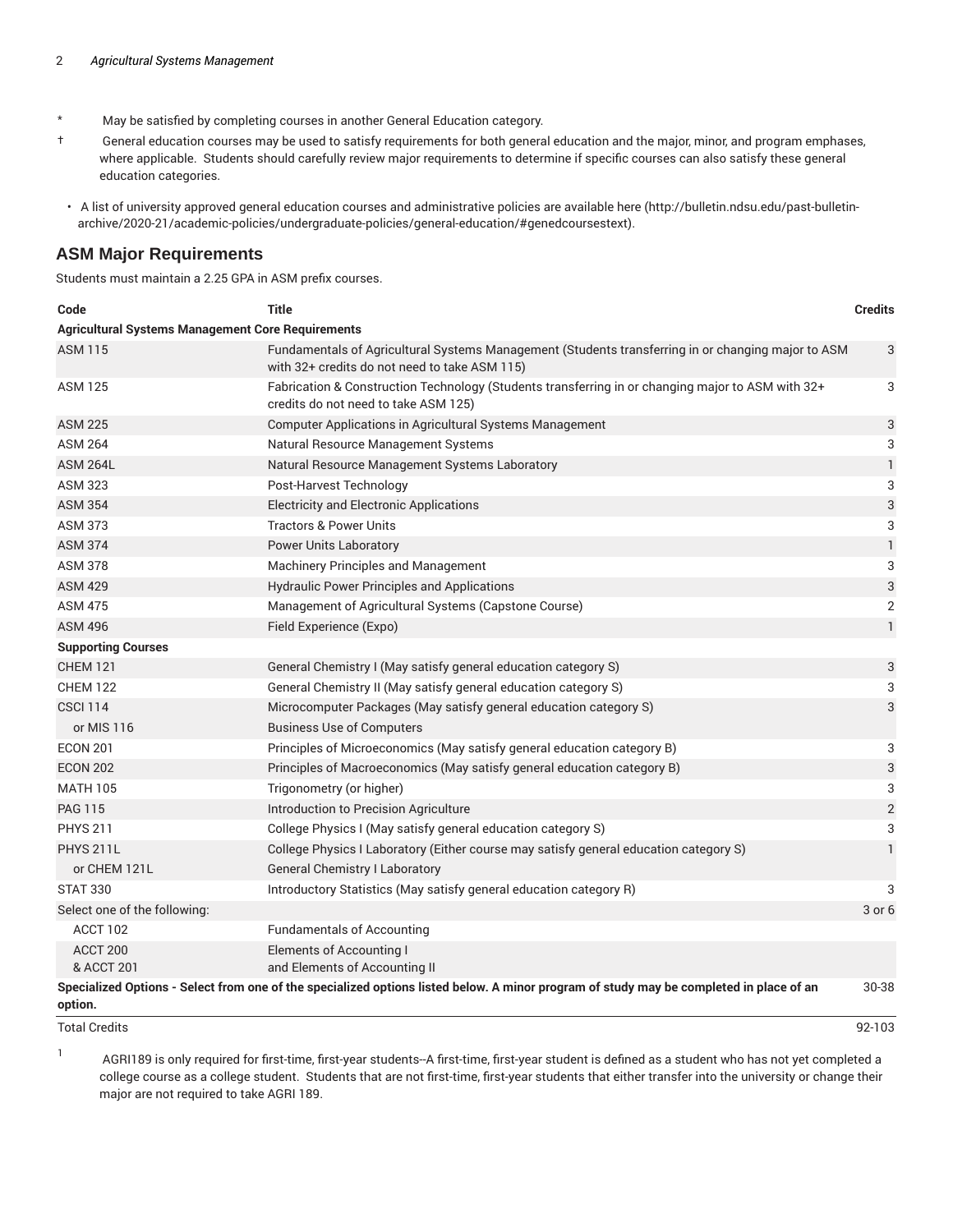### **specialized options**

| Code                                                        | Title                                                                                                                                                                                                                                                                | <b>Credits</b> |
|-------------------------------------------------------------|----------------------------------------------------------------------------------------------------------------------------------------------------------------------------------------------------------------------------------------------------------------------|----------------|
| <b>Applied Business Option: Minimum 30 Credits</b>          |                                                                                                                                                                                                                                                                      |                |
|                                                             | This is the standard option for this major; students can declare another option or the minor option with the Office of Registration and Records.                                                                                                                     |                |
|                                                             | Complete any course from the College of Ag, including Ag Econ as well as the BIO dept, and those listed under Program/Option Electives.                                                                                                                              |                |
|                                                             | Select courses in agriculture science or supporting areas to enhance careers in Agribusiness. Select courses in consultation with an advisor.<br>Courses not on the list will require a substitution form to be submitted to the Office of Registration and Records. |                |
| Code                                                        | Title                                                                                                                                                                                                                                                                | <b>Credits</b> |
| <b>Production Agriculture Option: Minimum of 30 Credits</b> |                                                                                                                                                                                                                                                                      |                |

Complete any course from the College of Ag, including Ag Econ as well as the BIO dept, and those listed under Program/Option Electives Select courses in consultation with an advisor. Courses not on the list will require substitution form to be submitted to the Office of Registration and Records.

| Code                                               | Title                                                                                                                                     | <b>Credits</b> |
|----------------------------------------------------|-------------------------------------------------------------------------------------------------------------------------------------------|----------------|
| <b>Dealership Management Option: Minimum 32-38</b> |                                                                                                                                           |                |
|                                                    | Minor in either Business Administration (24 credits) or Agribusiness (18 credits) required.                                               | 18-24          |
| ACCT 200<br>& ACCT 201                             | Elements of Accounting I<br>and Elements of Accounting II                                                                                 | 6              |
| <b>ASM 496</b>                                     | <b>Field Experience</b>                                                                                                                   | 2              |
| Elective                                           | Complete any course from the College of Ag, including Ag Econ as well as the BIO dept, and those listed<br>under Program/Option Electives | 3              |
| Select one of the following:                       |                                                                                                                                           | 3              |
| <b>COMM 214</b>                                    | Persuasive Speaking                                                                                                                       |                |
| <b>COMM 308</b>                                    | <b>Business and Professional Speaking</b>                                                                                                 |                |
| <b>COMM 315</b>                                    | <b>Small Group Communication</b>                                                                                                          |                |
| <b>Total Credits</b>                               |                                                                                                                                           | $32 - 38$      |

#### **Degree Requirements and Notes:**

- Students must register for an ASM internship in the semester it is to be completed. This includes internships arranged with the NDSU Career Center.
- Transfer grades must be 'C' or higher to count towards major requirements.
- The completion of a minor program of study is suggested but not required. Viable minor options include: Accounting, Agribusiness, Animal Sciences, Business Administration, Construction Management, Crop & Weed Sciences, Industrial Engineering & Management, Public Relations & Advertising, or Range Science.

# **Minor Requirements**

## **Agricultural Systems Management**

#### **Minor Requirements**

#### **Required Credits: 16**

| Code                    | Title                                                           | <b>Credits</b> |
|-------------------------|-----------------------------------------------------------------|----------------|
| <b>Required Courses</b> |                                                                 |                |
| <b>ASM 264</b>          | Natural Resource Management Systems                             | 3              |
| <b>ASM 354</b>          | <b>Electricity and Electronic Applications</b>                  | 3              |
| <b>ASM 373</b>          | <b>Tractors &amp; Power Units</b>                               | 3              |
| or ASM 378              | <b>Machinery Principles and Management</b>                      |                |
|                         | <b>Remaining Credits: Select 7 credits from the following:</b>  |                |
| <b>ASM 225</b>          | <b>Computer Applications in Agricultural Systems Management</b> |                |
| ASM 323                 | Post-Harvest Technology                                         |                |
| <b>ASM 374</b>          | <b>Power Units Laboratory</b>                                   |                |
| <b>ASM 429</b>          | <b>Hydraulic Power Principles and Applications</b>              |                |
| <b>ASM 454</b>          | Principles and Application of Precision Agriculture             |                |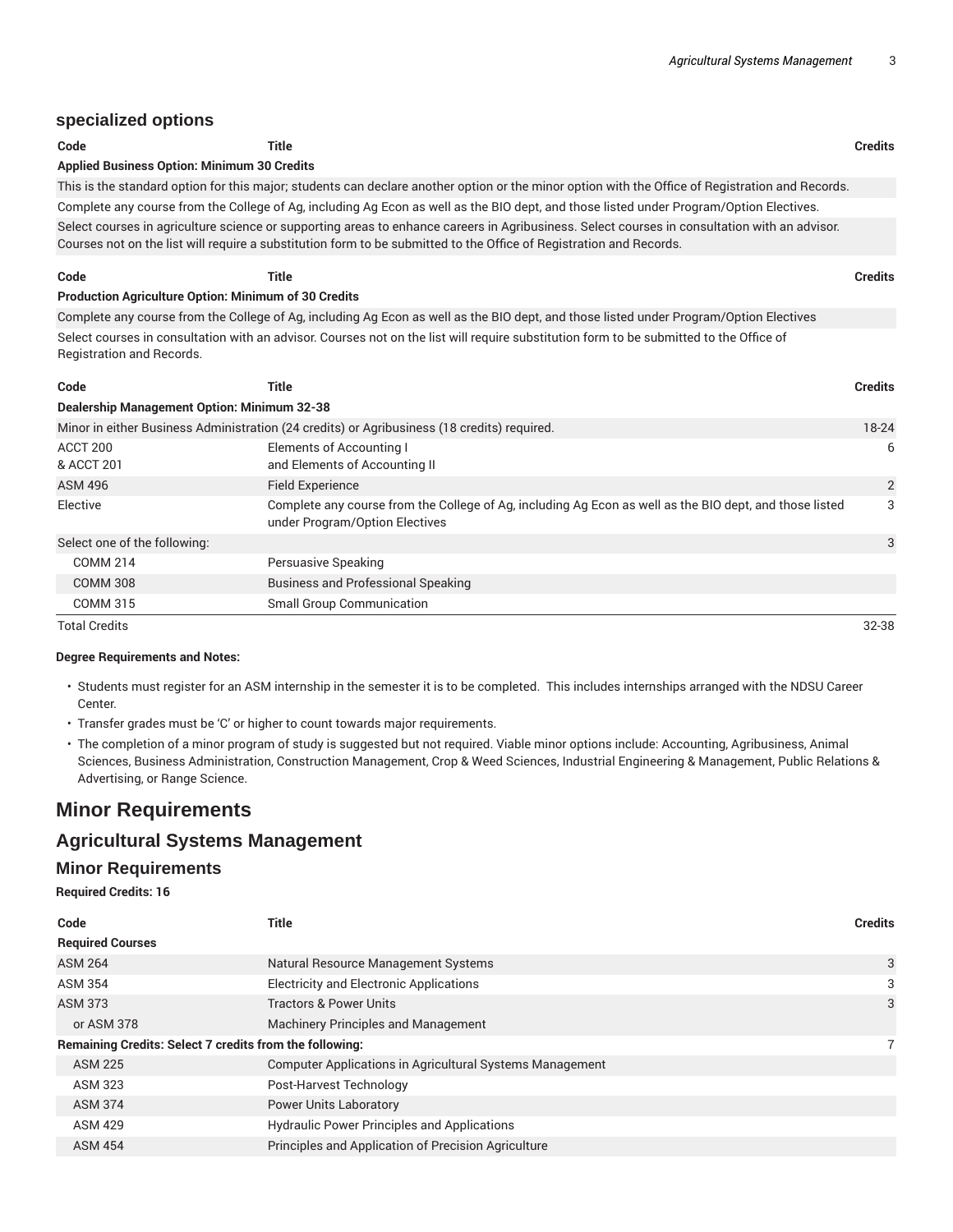| <b>ASM 475</b> | Management of Agricultural Systems (Capstone) |    |
|----------------|-----------------------------------------------|----|
| <b>ASM 491</b> | Seminar                                       |    |
| ASM 496        | Field Experience (Expo)                       |    |
| <b>ASM 496</b> | Field Experience                              |    |
| Total Credits  |                                               | 16 |

#### **Minor Requirements and Notes:**

• A minimum of 8 credits must be taken at NDSU.

• Students must earn a minimum 2.00 GPA for the minor requirements.

| ÷<br>. .<br>×<br>w<br>- - - - |  |
|-------------------------------|--|
|-------------------------------|--|

**Code Title Credits**

#### **Option Electives**

May select any courses offered in the College of Ag, including Ag Econ, as well as the Biology department, and those curses listed here. ASM 496 - Ag Tech Expo (1 add'l cr.) may be used as an Option Elective for all Specialized Options. ASM 496 - Field Exp/Internship, 1cr., may also be used as an Option Elective (maximum two credits) in the Applied Business and Production Agriculture Specialized Options **only.**

| ACCT 201             | <b>Elements of Accounting II</b>                             |
|----------------------|--------------------------------------------------------------|
| AGEC 1XX - 4XX       |                                                              |
| ANSC 1XX - 4XX       |                                                              |
| <b>BUSN 340</b>      | <b>International Business</b>                                |
| <b>BUSN 487</b>      | <b>Managerial Economics</b>                                  |
| <b>BUSN 3XX -4XX</b> |                                                              |
| <b>COMM 114</b>      | <b>Human Communication</b>                                   |
| <b>COMM 212</b>      | Interpersonal Communication                                  |
| <b>COMM 216</b>      | Intercultural Communication                                  |
| <b>COMM 260</b>      | Introduction to Web Design                                   |
| <b>COMM 308</b>      | <b>Business and Professional Speaking</b>                    |
| <b>COMM 313</b>      | <b>Editorial Processes</b>                                   |
| <b>COMM 362</b>      | Principles of Design For Media                               |
| <b>COMM 484</b>      | Organizational Advocacy and Issue Management                 |
| <b>COMM 485</b>      | <b>Risk and Crisis Communication</b>                         |
| <b>ECON 105</b>      | <b>Elements of Economics</b>                                 |
| <b>ECON 341</b>      | Intermediate Microeconomics                                  |
| <b>ECON 343</b>      | Intermediate Macroeconomics                                  |
| ECON 3XX - 4XX       |                                                              |
| ENT 1XX - 4XX        |                                                              |
| <b>FIN 320</b>       | Principles of Finance                                        |
| FIN 3XX - 4XX        |                                                              |
| <b>GEOG 105</b>      | Fundamentals of Geographic Information Systems               |
| <b>GEOG 455</b>      | Introduction to Geographic Information Systems               |
| <b>GEOG 456</b>      | Advanced Geographic Information Systems                      |
| <b>GEOG 470</b>      | <b>Remote Sensing</b>                                        |
| <b>GEOG 480</b>      | Geographic Information Systems Pattern Analysis and Modeling |
| <b>IME 335</b>       | <b>Welding Technology</b>                                    |
| <b>MGMT 320</b>      | <b>Foundations of Management</b>                             |
| MGMT 3XX - 4XX       |                                                              |
| <b>MRKT 320</b>      | <b>Foundations of Marketing</b>                              |
| MRKT 3XX - 4XX       |                                                              |
| ME 311               | <b>Introduction To Aviation</b>                              |
| ME 312               | Introduction to Flight                                       |
| <b>ME313</b>         | <b>Commercial Instrument Ground School</b>                   |
|                      |                                                              |